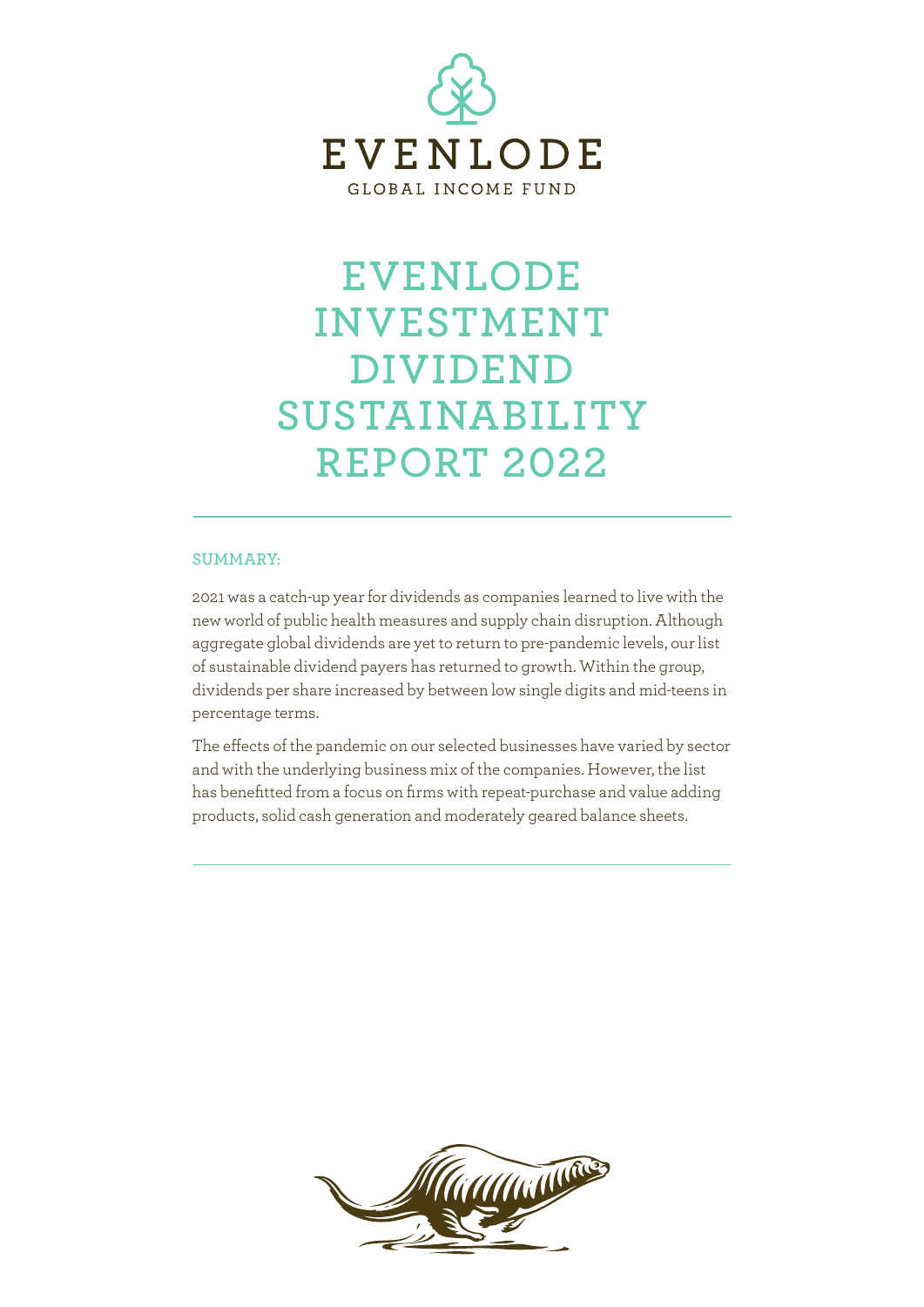### **RETROSPECTIVE – THE 2021 LIST**

We select companies for this list based on their prospects for a steadily growing dividend through time. Last year's selections are shown in the table below, and all exhibit key characteristics that give them a good chance of meeting this aim. They have good competitive positions in their markets, which lead to high returns on capital, solid cash generation and limited need for leverage in their business models. See the appendix at the end of this document for more detail on the criteria we use.

|                       | Market Cap<br>$(\phi)$ | <b>Aggregate</b><br>Dividend<br>$Growth* (*)$ | Per Share<br>Dividend<br>Growth** (%) | Dividend Yield<br>$(*)$ | 1Y Total Return<br>(USD to End-<br>Dec 2021) (%) | Net Debt/<br><b>EBITDA</b> | Free Cash Flow<br>Yield $(*)$ | <b>Free Cash Flow</b><br>Div. Cover |
|-----------------------|------------------------|-----------------------------------------------|---------------------------------------|-------------------------|--------------------------------------------------|----------------------------|-------------------------------|-------------------------------------|
| <b>Bureau Veritas</b> | 15                     | N/A                                           | N/A                                   | 1.2                     | 26.3                                             | 1.9                        | 5.6                           | 4.6                                 |
| Cisco Systems         | 266                    | N/A                                           | 2.8                                   | 2.3                     | 45.8                                             | $-0.9$                     | 5.6                           | 2.4                                 |
| Johnson & Johnson     | 452                    |                                               | 5.3                                   | 2.3                     |                                                  | 0.4                        |                               | 1.9                                 |
| Nestlé                | 399                    | N/A                                           | 1.9                                   | 2.1                     | 21.2                                             | 1.6                        | 2.7                           | 1.3                                 |
| Paychex Inc.          | 49                     | N/A                                           | 1.6                                   | 1.8                     | 50.2                                             | $-0.1$                     | 2.4                           | 1.3                                 |
| <b>RELX</b>           | 63                     | N/A                                           | 16.1                                  | 2.0                     | 36.0                                             | 3.0                        | 2.5                           | 1.2                                 |
| Roche                 | 290                    | N/A                                           | 1.1                                   | 2.5                     | 22.1                                             | O.1                        | 3.5                           |                                     |
| Unilever              | 137                    | N/A                                           | 3.5                                   | 3.6                     |                                                  | 2.1                        | 6.0                           | 1.7                                 |
| <b>Western Union</b>  |                        | N/A                                           | 12.5                                  | 4.9                     | $-15.2$                                          |                            | 9.4                           | 1.9                                 |
| <b>Wolters Kluwer</b> | 30                     | N/A                                           | 15.3                                  | 1.3                     | 41.9                                             | 1.5                        | 3.3                           | 2.5                                 |
| Average               | 171                    | 8.7                                           | 6.7                                   | 2.4                     | 23.2                                             | 1.1                        | 4.5                           | 2.0                                 |
|                       |                        |                                               |                                       |                         |                                                  |                            |                               |                                     |
| MSCI World Index      |                        | 7.0                                           |                                       | 1.5                     | 21.8                                             | 1.9                        | 2.9                           | 1.9                                 |

Source: FactSet, Evenlode Investment as at 31 December 2021. \*Aggregate dividend growth based on total of last twelve months dividends paid, 2021 vs 2020 assuming equal weighted portfolio. \*\*Average growth in local currency, excluding Bureau Veritas, 2021 vs 2020

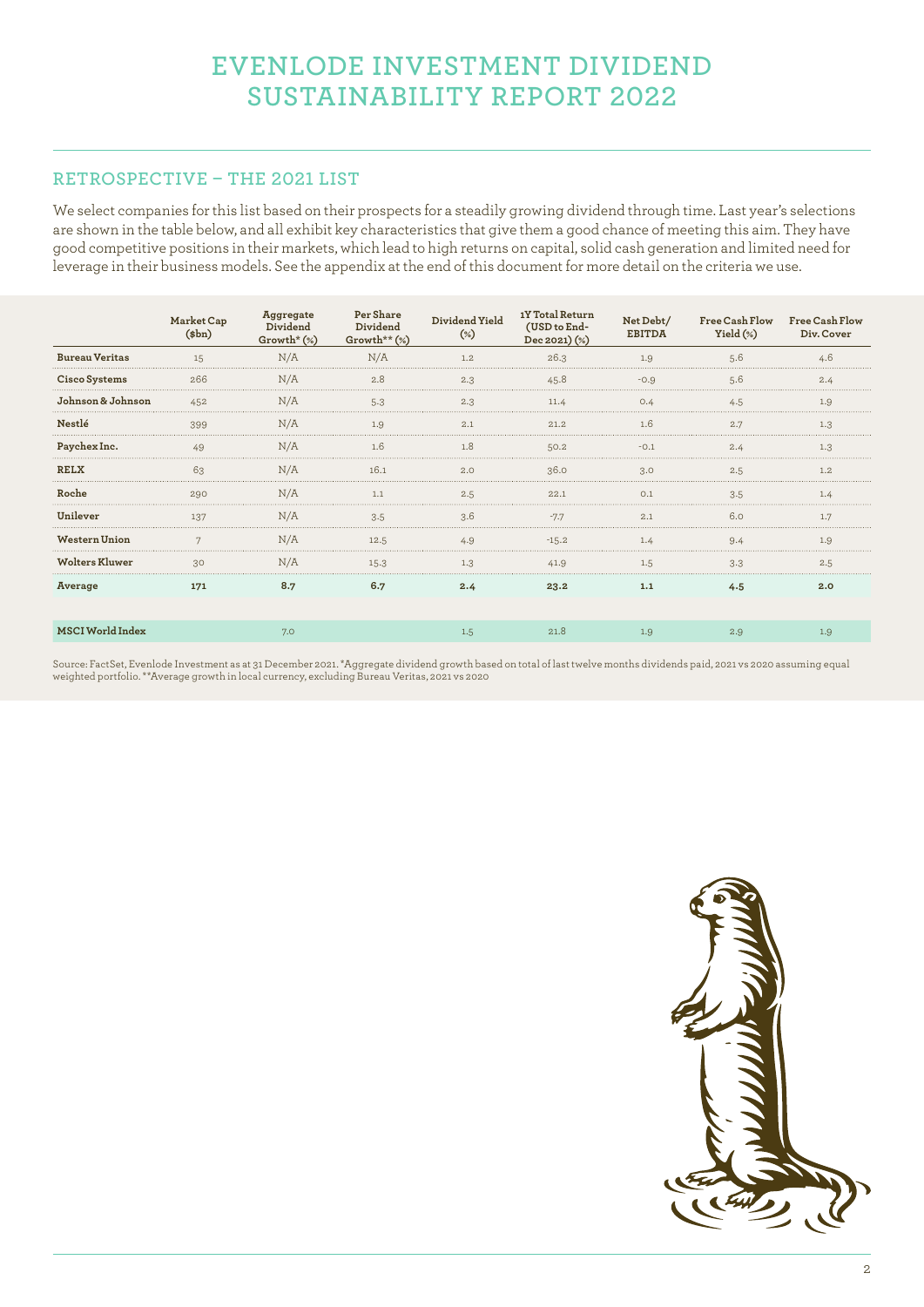# **DIVIDENDS IN A TIME OF TURBULENCE**

#### **The return of dividends**

Despite the ongoing disruption to the global economy and the supply chains that enable it, businesses have, overall, started to learn to live with the coronavirus pandemic. The hardest hit sectors, including travel and leisure, continue to face ongoing challenges. Even with welcome support from governments and central banks, these challenges may last well into the new year. Elsewhere businesses have seen improving prospects, enabling the reinstatement of dividends that were prudently cut in 2020.

In aggregate, corporate profitability and dividends have not quite recovered the prior year declines. However, the sustainable dividend companies on our list have achieved that feat.

Global equities declared 7.0%<sup>1</sup> more in dividends in 2021 compared to 2020, and the aggregate of dividends from our selected companies grew marginally ahead of this. An equal weighted portfolio of the companies on our list achieved dividend growth of 8.7%2 . Both our list and the wider market were heavily affected by the welcome resumption of dividends as pandemic pressures eased. Within our ten selected stocks, the French testing, inspection and certification company, Bureau Veritas, resumed its dividend,



although at a lower level than pre-pandemic. Some of the larger companies on our list enjoyed more modest dividend increases, so the average dividend growth was a little lower at 6.7% (excluding Bureau Veritas)3. This growth is particularly pleasing when you remember that these companies were already paying a significantly higher dividend yield than the market.

Consistently higher dividend growth is only one of the two aims of our list. The second is to provide growth with lower volatility than the market over time. This has also been achieved and is shown on the chart in Figure 1 above. To take a more recent case study, our list also outperformed in dividend growth terms over the course of the pandemic, with lower dividend drawdown than the market in 2020. We will discuss the performance of individual companies on our list in more detail below, but first we will zoom out and take a look at dividends more broadly around the world.

#### **Where have dividends recovered?**

The table opposite shows the aggregated dividend growth for the sectors that make up the MSCI World Index. The varying fortunes of different areas of the economy can be seen in the figures, but closer inspection is warranted to see some of the underlying drivers.



- 1 Source: FactSet USD data for the MSCI World Index, 1 Jan 2020 31 Dec 2021. 2 Source: FactSet – USD data for an equally weighted portfolio of selected stocks, 1 Jan 2020 – 31 Dec 2021.
- 3 Source: FactSet Average growth in local currencies, excluding Bureau Veritas, 1 Jan 2020 – 31 Dec 2021.

| <b>GICS</b> Sector            | Aggregate Dividend Growth (%) |
|-------------------------------|-------------------------------|
| <b>Materials</b>              | 36.3                          |
| Financials                    | 15.0                          |
| <b>Consumer Discretionary</b> | 11.1                          |
| <b>Health Care</b>            | 7.6                           |
| Industrials                   | 6.3                           |
| <b>Information Technology</b> | 4.9                           |
| <b>Utilities</b>              | 4.0                           |
| <b>Real Estate</b>            | 0.9                           |
| <b>Communication Services</b> | 0.5                           |
| Energy                        | $-3.7$                        |
| <b>Consumer Staples</b>       | $-4.0$                        |
| MSCI World Index              | 7.0%                          |

Source: FactSet, Evenlode Investment. Dividend growth based on last twelve months dividends paid, 2021 vs 2020 in US dollars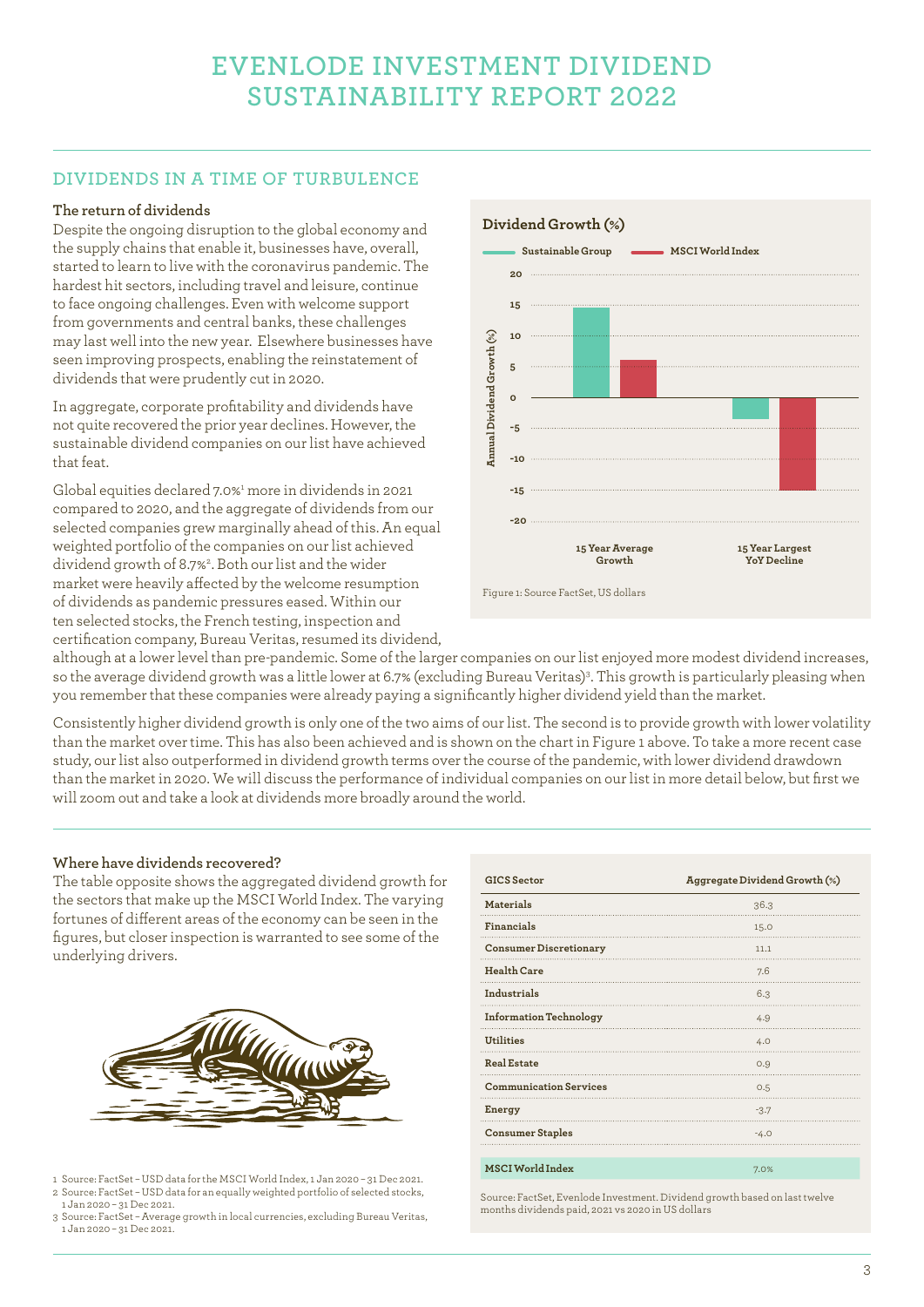The standout rebound has come from the **Materials** sector, where there have been significant special dividends from basic resources businesses on the back of (perhaps surprisingly) very robust demand. Some of these businesses had naturally conserved cash by cancelling payouts during the early stages of the pandemic so there is an element of catching up with their dividends, but nonetheless there is clearly a mini-boom of sorts going on in the extractives industry. Countering this, chemicals companies servicing general industry reduced their dividends in response to both supply and demand challenges, having maintained their distributions in 2020.

The growth in the **Financials** sector was driven by the reinstatement of bank dividends. Early in the pandemic, central banks raised concerns over increased loan defaults by businesses. To preserve the financial system's ability to withstand both this possibility and further economic shocks, European central banks placed strict limits on shareholder returns, often necessitating the cancellation of dividends. Affected companies included NatWest and Barclays in the UK. These limits have now been largely removed.

Negatively the **Energy** sector is seeing the effects of 2020's very low oil prices feeding through, although it should be noted that dividend increases are now being seen as energy prices have recovered significantly. This sector is also coping with the longer-term transition to low carbon energy sources around the world, which is destined to fundamentally alter energy company business models and thus the dividends that they are able to pay.

**Health Care** was a bright spot particularly in the health equipment space, where companies like Medtronic and Abbot Laboratories increased payouts, although in many cases this is from quite a low base. The **Pharmaceuticals and Biotechnology** sub-sector witnessed broad increases that averaged in the mid-single digits.

**Information Technology** has been a standout performer in market return terms over the course of the pandemic, but this has not been driven by yield considerations with the 4.9% increase in the sector's dividends not keeping pace with either the market action or the growth in profitability. Semiconductor production equipment manufacturers put through healthy dividend increases, whilst some hardware companies with legacy product portfolios reduced their payouts. Software companies were somewhere in the middle despite these companies performing extremely well in terms of cash generation; there is certainly scope for much increased dividends to be paid from this sector in time.

The fall in payments from the **Consumer Staples** sector requires some unpicking. Retailers Tesco and Costco paid large special dividends in 2020 which acts as a drag on the headline number. There were reduced dividends from companies exposed to out-of-home consumption such as brewers, and there were dividend cuts from tobacco companies which face longer term pressures from reducing smoking rates and weak capital structures. More positively, food, household and personal product companies increased their dividends as demand continued to be robust.

### **DIVIDEND SUSTAINABILITY FROM HERE**

There has been quite a lot going on under the surface of the market's growth where dividends are concerned. Dividend performance largely reflects the divergent business fortunes of companies during the pandemic, but for certain sub-sectors such as oil & gas and tobacco firms, there are longer term structural dynamics at play. For those companies more closely tied in to the effects of pandemic-related lockdowns, any return of dividends will clearly depend on how immunisation, herd immunity and the emergence of new variants plays out from now.

At an aggregate level we see dividends being covered around twice by free cash flow, for both the market and for our list of sustainable dividend payers. We have selected our list on the basis of having business models that are less economically sensitive than the average company, and with more repeatpurchase revenue characteristics. This is no guarantee of success of course, but the level of dividend cover combined with good business resilience means that the outlook for steadily growing dividends from the companies we have selected is positive.

### **QUESTIONS OF VALUATION**

Whilst the dividends have a similar level of free cash flow coverage for our list and the global stock market, there is a marked difference in the price being paid to access the cash flow and dividend streams. We noted this valuation discrepancy in last year's report and the picture has changed little since then on a relative basis, with the yield on the MSCI World Index remaining considerably lower than the sustainable list.

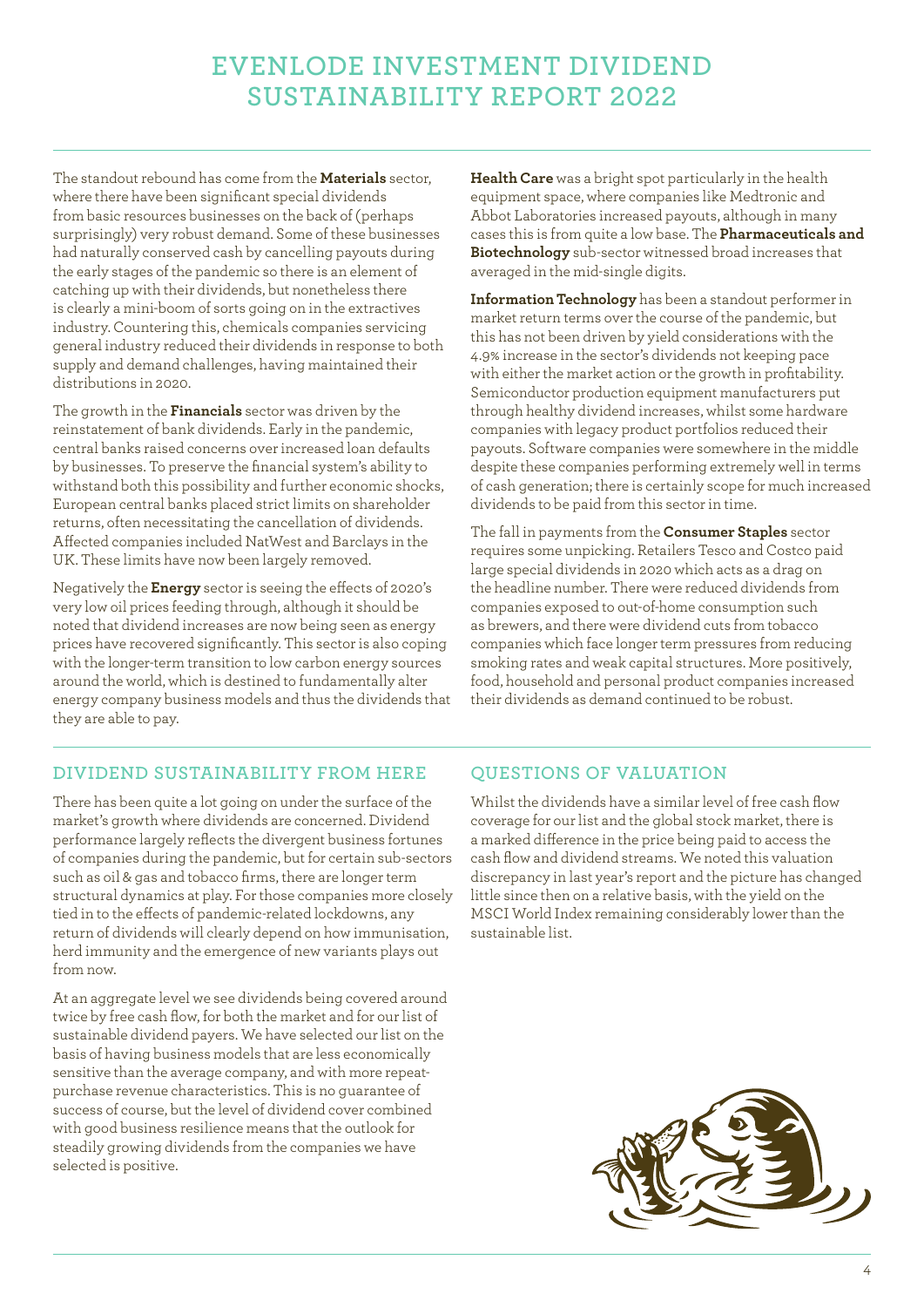**Dividend Yield (%)**



The chart above in Figure 2 shows that yields have fallen over the course of the last year. With increasing dividends paid, this must mean that capital values have increased ahead of the growth in dividends. It has, in fact, been a very strong year for equity returns, and having lagged the market by some distance in 2020, our list marginally outperformed in 2021. This is slightly surprising; given the 'steady Eddie' nature of our list of companies we would not normally expect outperformance in a strong market. To put it another way such companies more usually exhibit 'low beta' characteristics, but there has perhaps been some catching up to be done after the prior year. The list has also outperformed the MSCI

World Index over a longer period of time as shown on the chart below, despite underperformance in 2020. That slower performance meant, in part, that at the start of 2021 our business' collective dividend yield was healthy at nearly 3%. This figure certainly compares well with the list's own history. The valuation of these businesses continues to look attractive in absolute terms with yields averaging 2.4%, and so there is a decent prospect of satisfactory total returns for patient investors. Good total returns will only occur if yields are backed by sustainably generated cash flows, which as we have already noted is a core aim of our selection process.

#### **Total Return (Rebased)**

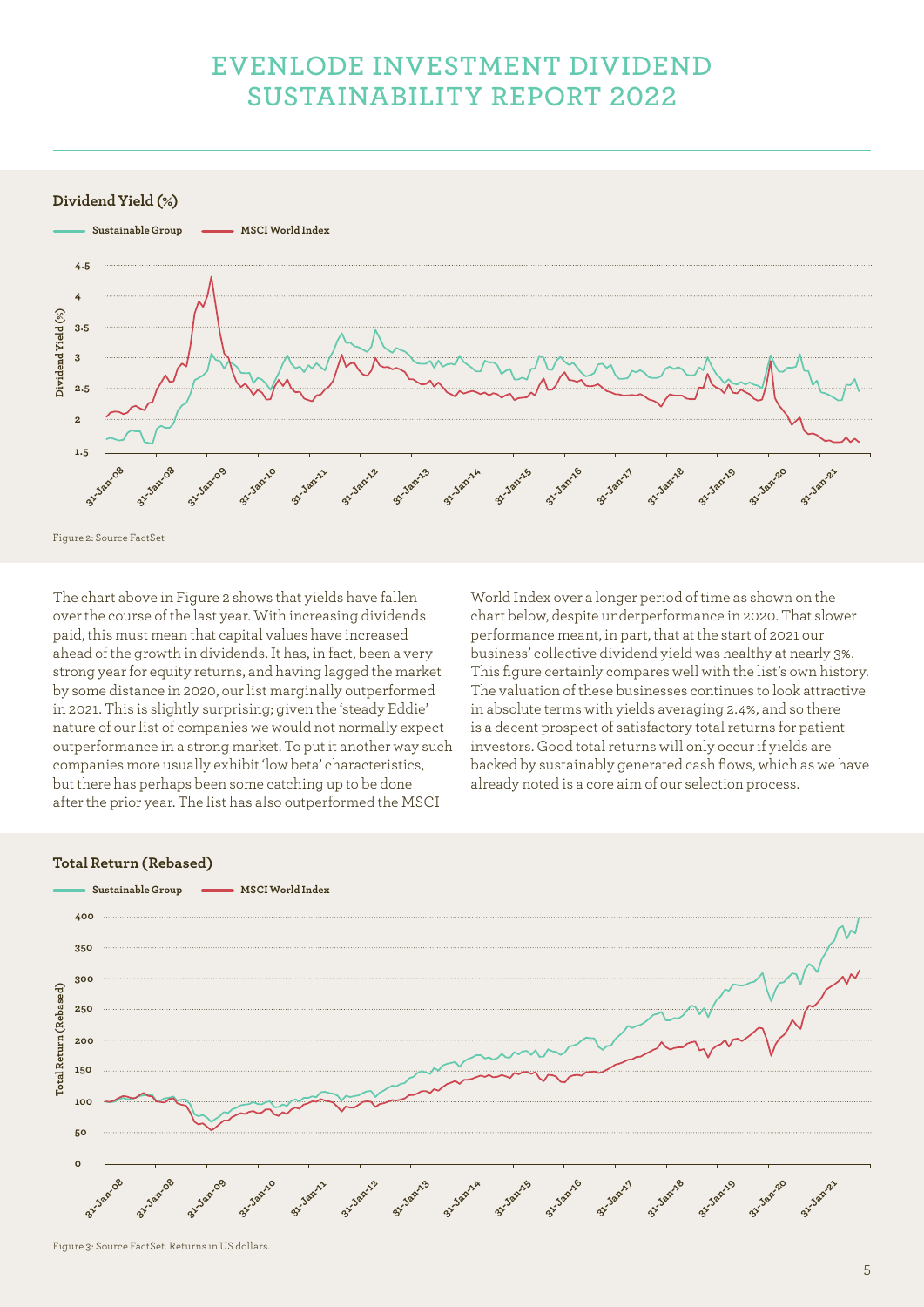### **THE 2022 LIST**

Here we will take a look at some of the edited highlights from our list, focusing on those companies that have had greater impacts from the coronavirus pandemic. Finally we will detail a change to the list for 2022, replacing Johnson & Johnson with Sanofi in a swap within the Health Care sector.

### **Bureau Veritas**

We gave the French testing, inspection and certification business the benefit of the doubt when it cut its dividend during 2020, and the patience has been rewarded with a return of the dividend and a market-beating performance. Revenues and margins have recovered to pre-pandemic levels, with customers returning to more normal operations and having to catch up with regulatory audits previously postponed. The company has resumed the dividend at a lower level than previously paid, meaning that it has ample free cash flow coverage and scope to return to a higher level over a suitably prudent timescale.

### **RELX**

The diversified media and analytics company's exhibitions business was understandably hit hard in 2020, and whilst it has seen some recovery latterly in 2021 it remains heavily subdued. This was the smallest division pre-pandemic and the rest of the business has picked up the slack. Traditionally its academic publishing arm, known for the Elsevier brand of journals, has been the largest operating segment but the Risk business, built both organically and by acquisition, is now snapping at its heels and growing at a high single digit rate. The division has data and analytics products that help companies from airlines to insurers reduce their risks by analysing data in real time, a secular growth story in an ever-digitising world.

#### **Cisco**

Networking equipment and software giant Cisco was impacted by reduced corporate spending in 2020. Expenditure on networking capability has returned in 2021 and the longer-term growth in connectivity bodes well for the future. However, revenues have been held back by supply chain bottlenecks and the cost structure impacted by input cost inflation. Despite this, Cisco put in a market beating return in 2021.

### **Unilever**

As with much of the Consumer Staples sector, Unilever turned in a solid revenue performance in 2021 but profits have been held back by input cost inflation thanks to supply disruption. A consistent message that we have received from management teams in this sector is that pricing of products to end consumers will ultimately be able to make up for this inflation, but near term it has certainly had an impact. Branded Consumer Staples companies have historically been able to cope with inflation and we have started to see price rises come through as companies reported results towards the end of the year. However, the concerns have weighed on share prices and Unilever's was no exception, ending the year below where it started.

### **A change: Johnson & Johnson to Sanofi**

We have decided to make a switch within the sustainable dividend list's healthcare exposure, from Johnson & Johnson to Sanofi. Crossing the Pond from the US to France, we are favouring the valuation appeal of Sanofi which provides a diversified portfolio of healthcare products with a better yield than its US rival.

Johnson & Johnson has been enjoying a rebound in its operations from 2020. This is particularly true of its medical devices division which saw the postponement of purchasing as healthcare systems around the world coped with the initial wave of the pandemic in 2020. Its pharmaceutical division is enjoying solid growth thanks to 'biologic' (large molecule) drugs for autoimmune diseases and cancers. The slower-growing consumer health business also rebounded in 2021, and the company plans to spin the business off, reflecting a broader trend within this sub-sector globally. GlaxoSmithKline is doing similar, having integrated the consumer health businesses of rivals Novartis and Pfizer in recent years.

Sanofi also has a significant consumer health business, which it is holding on to unlike its peers. Whilst the consumer division has enjoyed a rebound, long term growth is being delivered by its pharmaceutical operations, particularly the Specialty Care division that was borne out of the acquisition of Genzyme in 2011. The purchase has turned out to be a success, with the business making up for the loss of patent protection on a number of Sanofi's legacy drugs, notably the insulin Lantus. This patent cycle affects all pharmaceutical firms. It is encouraging to see biologic therapies like the blockbuster Dupixent, used to treat a range of autoimmune diseases, coming through as older therapies move into their post-patent protection phase.

Completing the business profile is Sanofi's vaccines division, which is a very steady business making up about 17% of total revenues. The company is working on vaccines against Covid-19, but it has a market-leading position in some of the more traditional causes of illness like influenza.

So why make the switch? These businesses are not quite like for like; Sanofi does not have a medical devices division to highlight one key difference. However, they do both provide exposure to attractive end markets with products that materially improve the quality of life for people and can help healthcare systems save money. The switch is driven by the more attractive valuation of Sanofi at current market prices. The 3.6% dividend yield is attractive and superior to the 2.3% delivered by Johnson & Johnson, and 1.5 times covered by the free cash Sanofi generates. The purpose of this report is more to examine the sustainability of dividends than it is about market valuations. However, there have been some interesting divergences in between different markets that are worth noting and reflecting in our chosen list.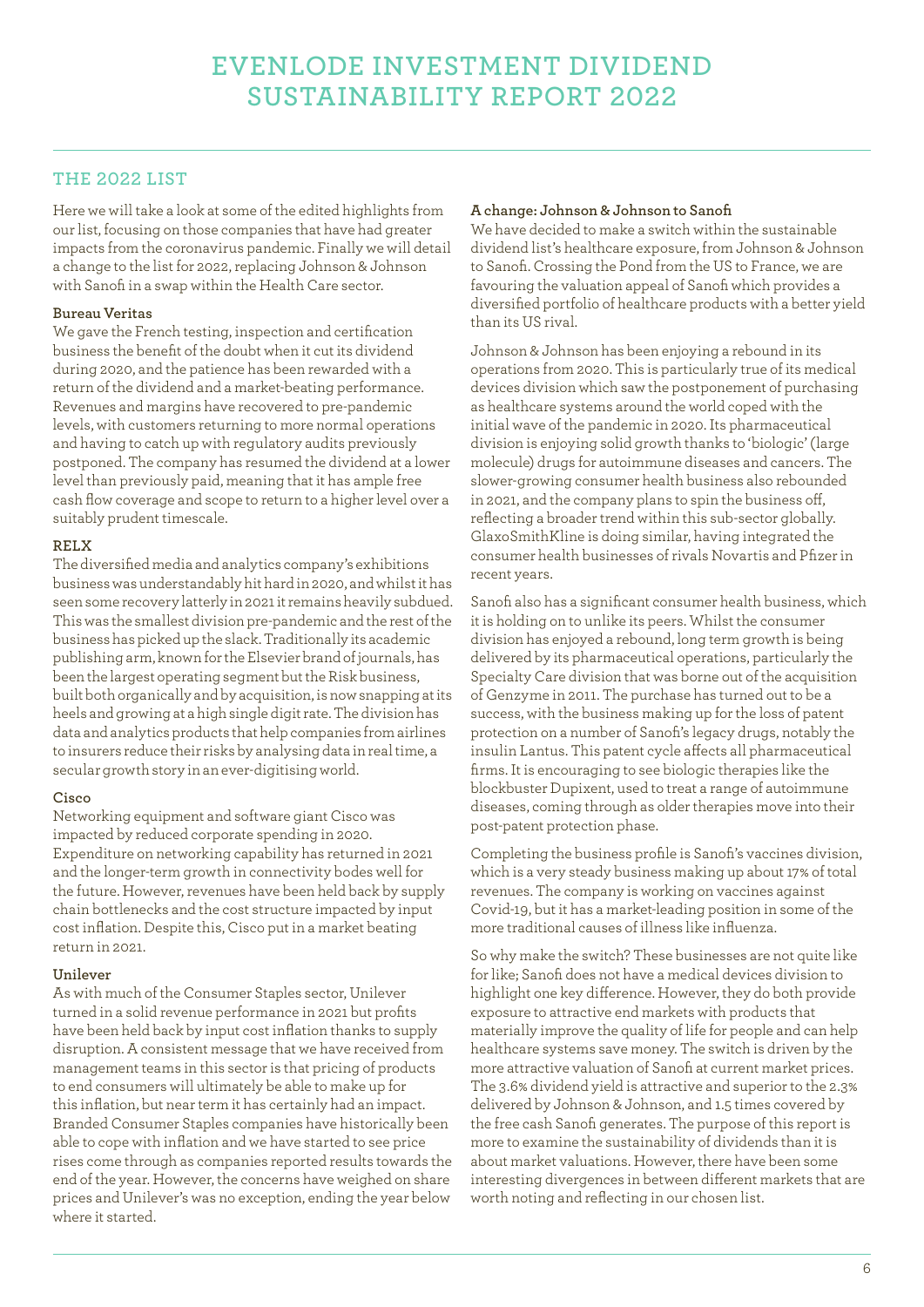### **BRIEF SUMMARY OF THE TEN STOCKS**

### **BUREAU VERITAS**

The French company is one of the market leaders in the highly fragmented testing, inspection and certification industry (TIC). These services are vital to customers, helping them ensure the high quality of their products and suppliers. Having an ethical supply chain has never been more important, and helping clients to demonstrate their environmental sustainability is a core part of the company's strategy. The company dominates the niche of asset inspection for ship construction and industrial machinery, both examples where the cost of failure is very high. Demand for these services is set to grow through time, and the rebound from the coronavirus-related disruption demonstrates that the services Bureau Veritas offers are 'must haves' for clients.

### **NESTLÉ**

Nestlé is a multinational consumer goods company, with over 8,000 products and 2,000 brands across a wide range of categories. Originally formed by the merger of milk-chocolate and condensed milk companies (1905), Nestlé makes and sells confectioneries like KitKat, baby food, ice-creams, cereals and coffees amongst many other things. Over time Nestlé has expanded into other product lines; including noodles (Maggi), waters (San Pellegrino), pet food (Purina) and nutrition. It has proven adept at recognising fast growing categories such as pet care, and innovated within categories to drive growth as demonstrated with Nespresso in coffee.

### **RELX**

The Anglo-Dutch media conglomerate provides information services to academics and businesses. Diversification and a large degree of subscription-based revenue give stability to RELX's cash flows. The publishing business, Elsevier, has a portfolio of high-profile journals with an excellent reputation for publishing high-impact, academic research. Risk & Business Analytics provides analysis tools that help improve the efficiency of a range of businesses, from banks and insurers to farms. Similarly, the Legal division provides the LexisNexis database for lawyers, an irreplaceable resource in preparing a legal argument. The diversification of the business has come to the fore over the last year as revenues from its smallest division, trade exhibitions, dried up due to lockdown restrictions.

### **CISCO**

Cisco is the global market leader in IT networking technologies. The core business of selling switches and routers is transitioning to longer term subscription purchase models. This provides a recurring stream of cash flows that can be used to pay dividends. The company has also expanded into providing security services, offering a one-stop shop for customers that have historically relied on a patchwork of products from up to 50 different suppliers. Cisco's services include the ability to detect malicious threats in encrypted internet traffic, preserving privacy. Covid-related disruption to corporate spending affected the company in 2020, but this has reversed in 2021.

### **PAYCHEX**

Paychex is a US-focused provider of human resources services to small and medium sized businesses. A little over half of revenues are derived from payroll outsourcing, clearly an important function for any business and a task for which smaller firms are very willing to utilise a specialist. The other part of the business is other human resources services, such as pensions administration, and management of workplace policies. Once integrated into a client's business, renewal rates are extremely high. The business has proved resilient through the coronavirus crisis, helping its clients to navigate and cope with new legislation and governmental support.

### **ROCHE**

The Swiss pharmacology giant is at the forefront of development of personalised medicine. Roche are uniquely positioned, with an ability to leverage their diagnostics division and tailor treatments to patients, based on a specific biomarkers or protein expressions. Roche have invested heavily in the field of immuno-oncology. This has yielded breakthrough therapies that are enabling patients to live longer and allow Roche to capture market share. Around a quarter of Roche's portfolio by revenue is formed of its Diagnostics division, which supplies diagnostic testing equipment to laboratories worldwide. This has clearly been beneficial during the coronavirus pandemic, but also has longer term drivers from the increased use of personalised medicine and the need for efficiency within healthcare systems.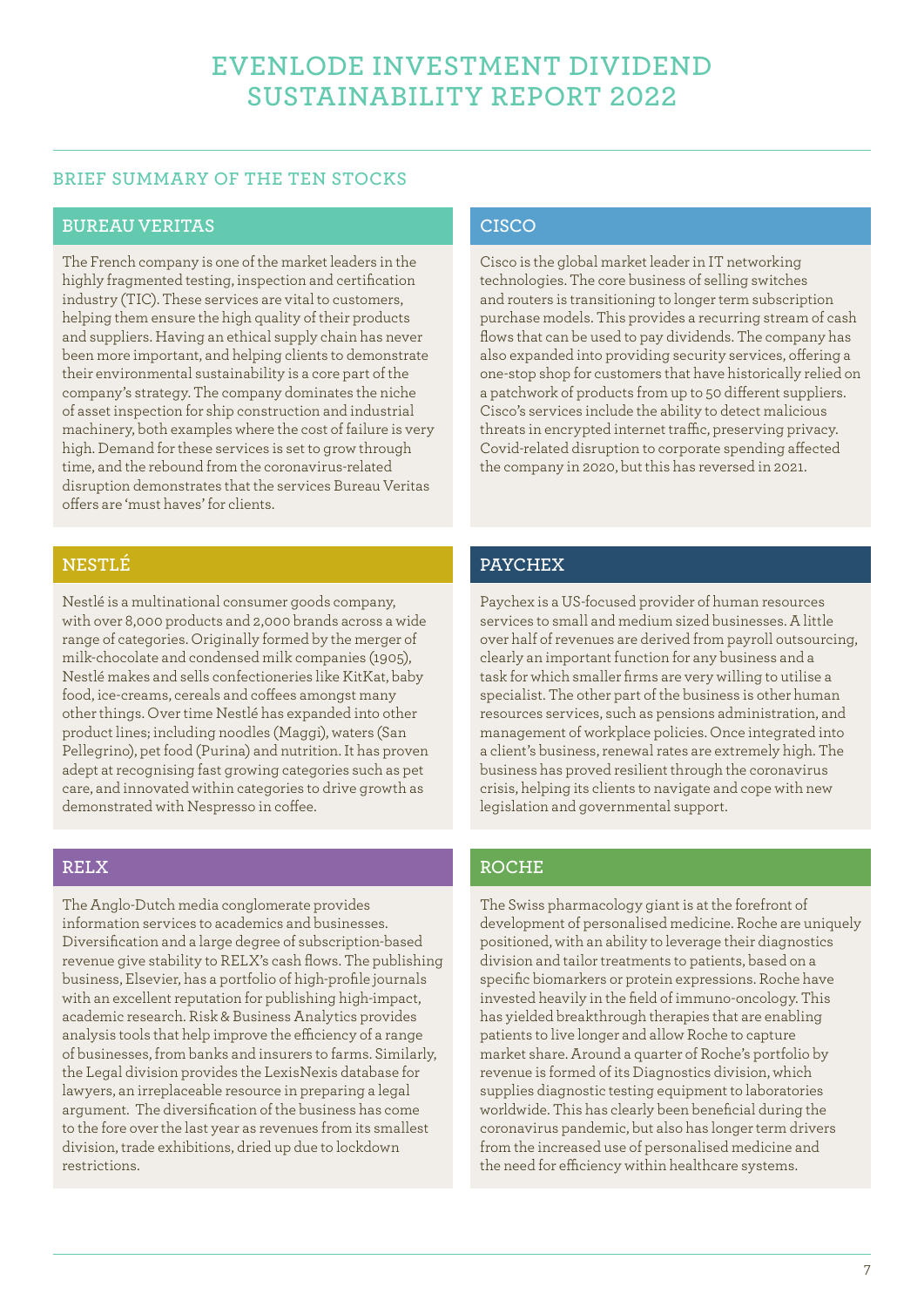### **SANOFI**

Sanofi is a diversified, French pharmaceutical and consumer healthcare company that operates across a wide range of therapeutic areas. The business is structured into four business units. Specialty Care includes the growth pharmaceutical specialisms; Immunology; Rare Diseases (Genzyme & Rare Blood Diseases); Neurology (including MS); and Oncology. The General Medicines division consists of therapy areas with off-patent products including those addressing diabetes and cardiovascular disease. Alongside the two pharmaceutical divisions, Sanofi operates sizeable Vaccines and Consumer Healthcare businesses. The company has performed well through the pandemic across its divisions, demonstrating resilient demand including vaccines for non-covid illnesses.

# **WESTERN UNION**

Western Union is a leader in global money movement and payment services. The core segment, Consumerto-Consumer, enables global money transfers usually within minutes of transfer initiation. This utilises a physical network, with agent locations in more than 200 countries and territories, and a compliance network, used to prevent money laundering and fraud. The company is increasingly seeking to supplement these services with online money transfers. Cross-border remittances fell during the first wave of lockdowns in 2020, but have since rebounded as economies and workers developed ways to cope with the restrictions. Despite this positive development, the share price has languished as investors have worried about the impact of digital remittance replacing its traditional cash-driven business. Countering this, Western Union has a digital business that is growing strongly, and there are considerable barriers to entry in the form of cross-border compliance requirements.

# **UNILEVER**

Unilever's consumer products are instantly recognisable to the 2.5 billion people who use them globally every day. Selling products from Dove to Domestos, Marmite to Magnums, this diversified consumer goods giant has a history stretching back to the 1880s. Over half of Unilever's revenues are from emerging markets, providing a compelling opportunity for growth as the average salaries for consumers in these markets increase. With fewer people taking holidays, ice cream sales took a hit in 2020, but the diversified portfolio fared well overall, and demand has remained robust in 2021. However, as with much of the Consumer Staples sector, the company has suffered from input cost inflation which it plans to offset through price increases to consumers in the future. This has impacted margins in the near term, leading to the underperformance of the company and sector.

### **WOLTERS KLUWER**

Wolters Kluwer is a Dutch information, software and services company servicing the professional service sectors. Its products and services help healthcare professionals to make decisions, accountants to manage compliance, and lawyers draft documents. Knowledge and content in the relevant sectors combined with increasingly cloud based delivery enable Wolters Kluwer's products to become deeply embedded in their customers' operations, demonstrated by 79% of revenues coming from recurring sources. The company has been a solid performer from an operational point of view in 2021. The market appears to have awoken to its attractive business model, awarding it a 42% total return in 2021.

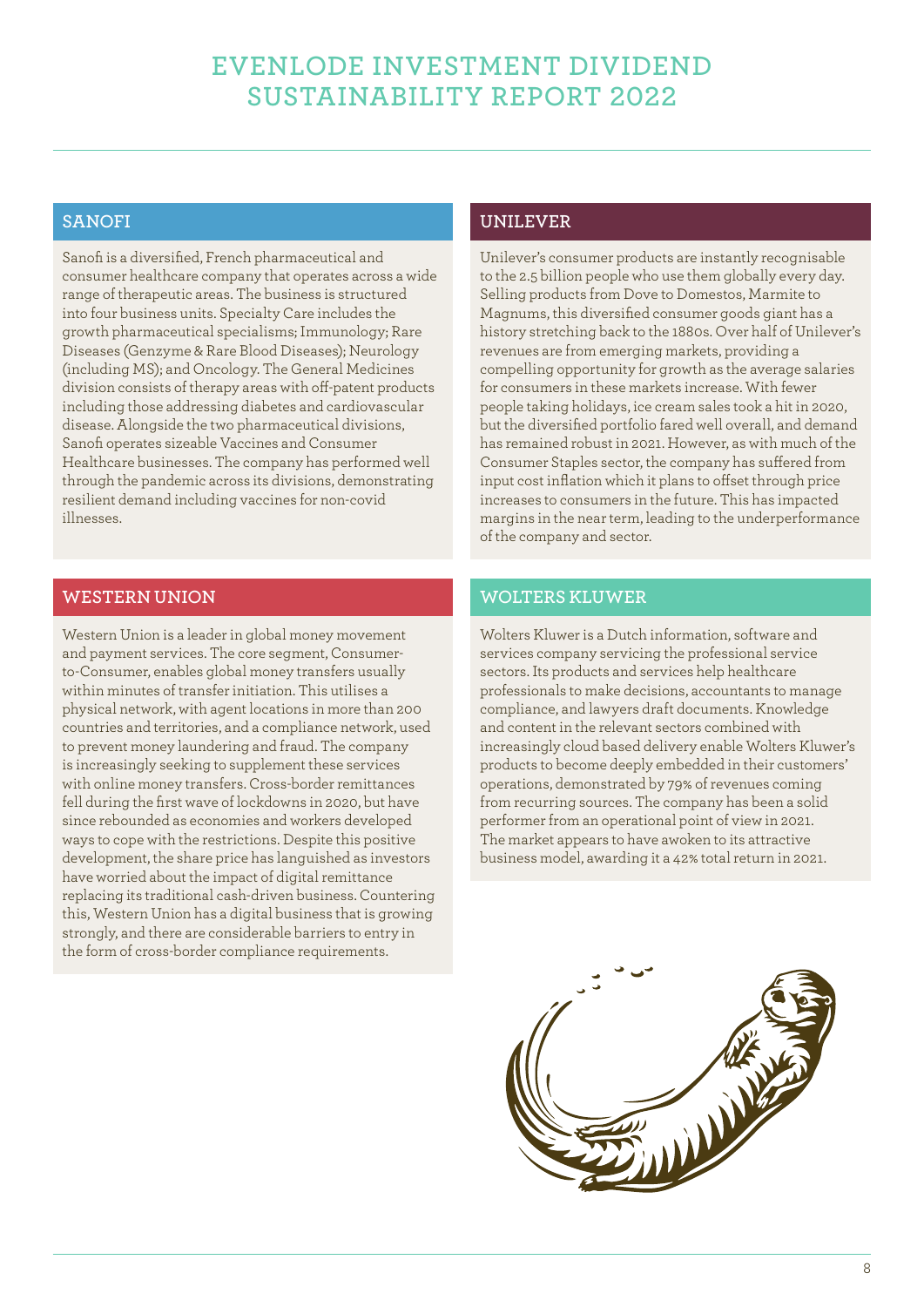# **APPENDIX: OUR CRITERIA AND SELECTION PROCESS**

The previous list of companies has been selected using a multi-factor market screen, using the following factors:

| Risk/Factor                 | Metric                                           | Description                                                                                                                                                                                                                                                |
|-----------------------------|--------------------------------------------------|------------------------------------------------------------------------------------------------------------------------------------------------------------------------------------------------------------------------------------------------------------|
| Quality compounders         | Cash flow return on invested<br>capital (CFROIC) | Quality companies are more likely to increase their<br>dividend sustainably, thanks to the compounding of<br>reinvested free cash flow over time.                                                                                                          |
| Low or no debt              | Net Debt/EBITDA                                  | Companies that hold a high level of debt, relative to their<br>potential earnings ability, risk having to sacrifice the<br>dividend to meet interest payments.                                                                                             |
| Strong free cash flow cover | FCF / Dividend                                   | Where cash entering the business is not sufficient to<br>meet the cost of the dividend then it is unsustainable.<br>Companies with high free cash flow coverage of their<br>dividend have a higher current ability to raise the<br>dividend.               |
| Strong dividend history     |                                                  | A long-term track record of paying dividends through<br>thick and thin is a good sign. Given the impact of<br>coronavirus we have had to take a longer term view on<br>future capacity to pay dividends in order to decide on the<br>final list this year. |
| Valuation                   | Dividend yield                                   | Even the highest quality company is not a good<br>investment at too high a starting valuation. Balancing<br>attractive dividend growth with a solid starting yield is<br>one of the keys to income and growth investing.                                   |

Following the screen, we then chose ten companies based on our own qualitative analysis. We have selected business models that enjoy market-leading positions in their industries, attractive economics, strong barriers to entry and good potential for medium-to-long-term growth.